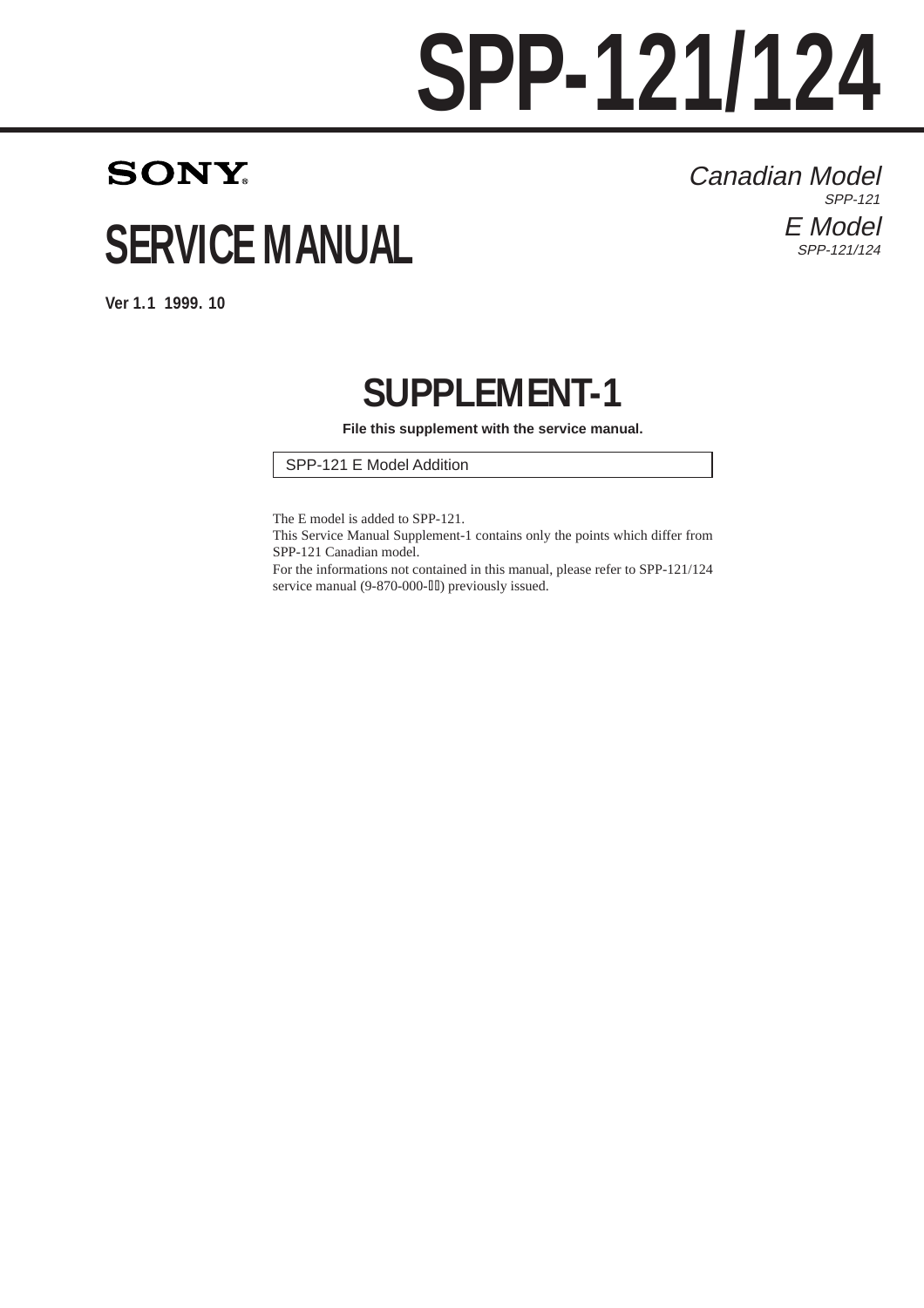#### **1. DIFFERENCE OF PART LIST**

| Page |                  |                              | <b>SPP-121 Canadian Model</b>                                                                                          | SPP-121 E Model |              |                                                                                                                                                                                                |        |  |  |  |
|------|------------------|------------------------------|------------------------------------------------------------------------------------------------------------------------|-----------------|--------------|------------------------------------------------------------------------------------------------------------------------------------------------------------------------------------------------|--------|--|--|--|
|      | Ref. No.         | Part No.                     | Description                                                                                                            | Remark          | Part No.     | Description                                                                                                                                                                                    | Remark |  |  |  |
| 24   | 5<br>*<br>b<br>8 | 3-039-775-01 SPACER          | A-3622-320-A BASE MAIN BOARD, COMPLETE<br>3-038-924-31 CABINET (LOWER) (121)                                           |                 | *            | A-3622-375-A BASE MAIN BOARD, COMPLETE<br>3-038-924-02 CABINET (LOWER)                                                                                                                         |        |  |  |  |
| 31   | ⚠                | 1-418-505-11<br>3-867-032-31 | ADAPTOR, AC (AC-T56)<br>1-528-709-21 BATTERY, NICKEL CADMIUM (BP-T16)<br>MANUAL, INSTRUCTION<br>(ENGLISH,FRENCH) (121) |                 | 3-867-032-51 | △1-475-210-11 ADAPTOR, AC (AC-T56)<br>1-528-709-31 BATTERY, NICKEL CADMIUM (BP-T16)<br>MANUAL, INSTRUCTION (ENGLISH,<br><b>TRADITIONAL CHINESE)</b><br>X-3368-367-2 SCREW ASSY (for WALL HOOK) |        |  |  |  |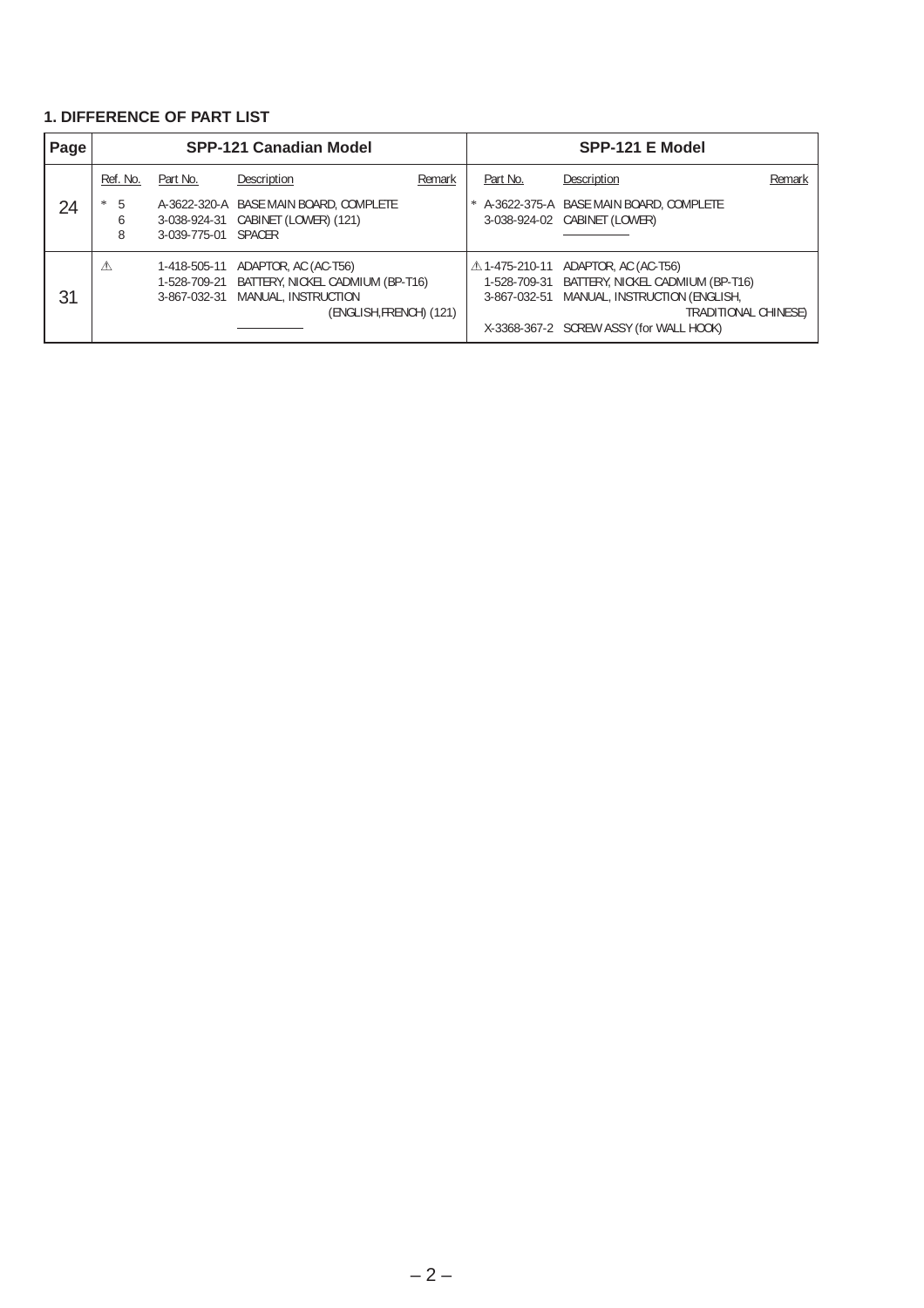**2. BLOCK DIAGRAM — BASE UNIT SECTION —**



 $-3-$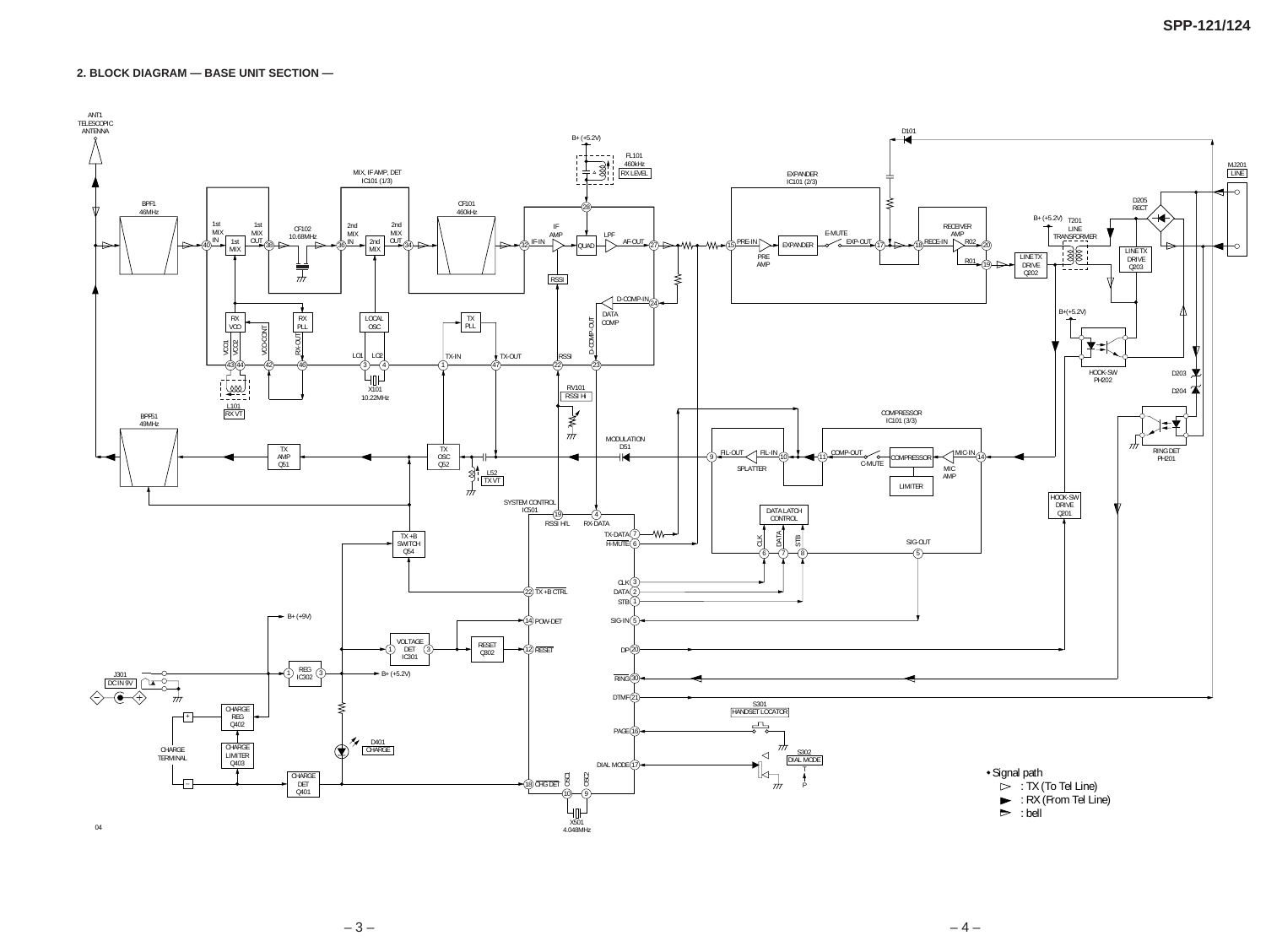

#### **Note on Printed Wiring Boards:**

- -: parts extracted from the component side.
- $\Delta$  : internal component.
- **bullet B:** Pattern from the side which enables seeing.

#### **Note on Schematic Diagram:**

- All capacitors are in µF unless otherwise noted. pF: µµF
- 50 WV or less are not indicated except for electrolytics
- and tantalums.
- All resistors are in  $\Omega$  and  $1/4$  W or less unless otherwise specified.
- $\Delta$  : internal component.
- **FWF** : nonflammable resistor.
- : panel designation.
- $B +$  : B+ Line.
- 
- 
- 
- 
- **Here** : adjustment for repair.
- Power voltage is dc 9 V and fed with regulated dc power supply from external power voltage jack.
- Power voltage is dc 12 V and fed with regulated dc power supply from MJ201 with 100  $\Omega$  in series.
- Voltage is dc with respect to ground under no-signal condition.
- no mark : TALK
	- ∗ : Impossible to measure
- Voltages are taken with a VOM (Input impedance 10 M $\Omega$ ). Voltage variations may be noted due to normal production tolerances.
- Signal path.
- $\triangleright$  : TX (To Tel Line)
- $\sum$  : RX (From Tel Line)<br>bell
- P : bell

- 
-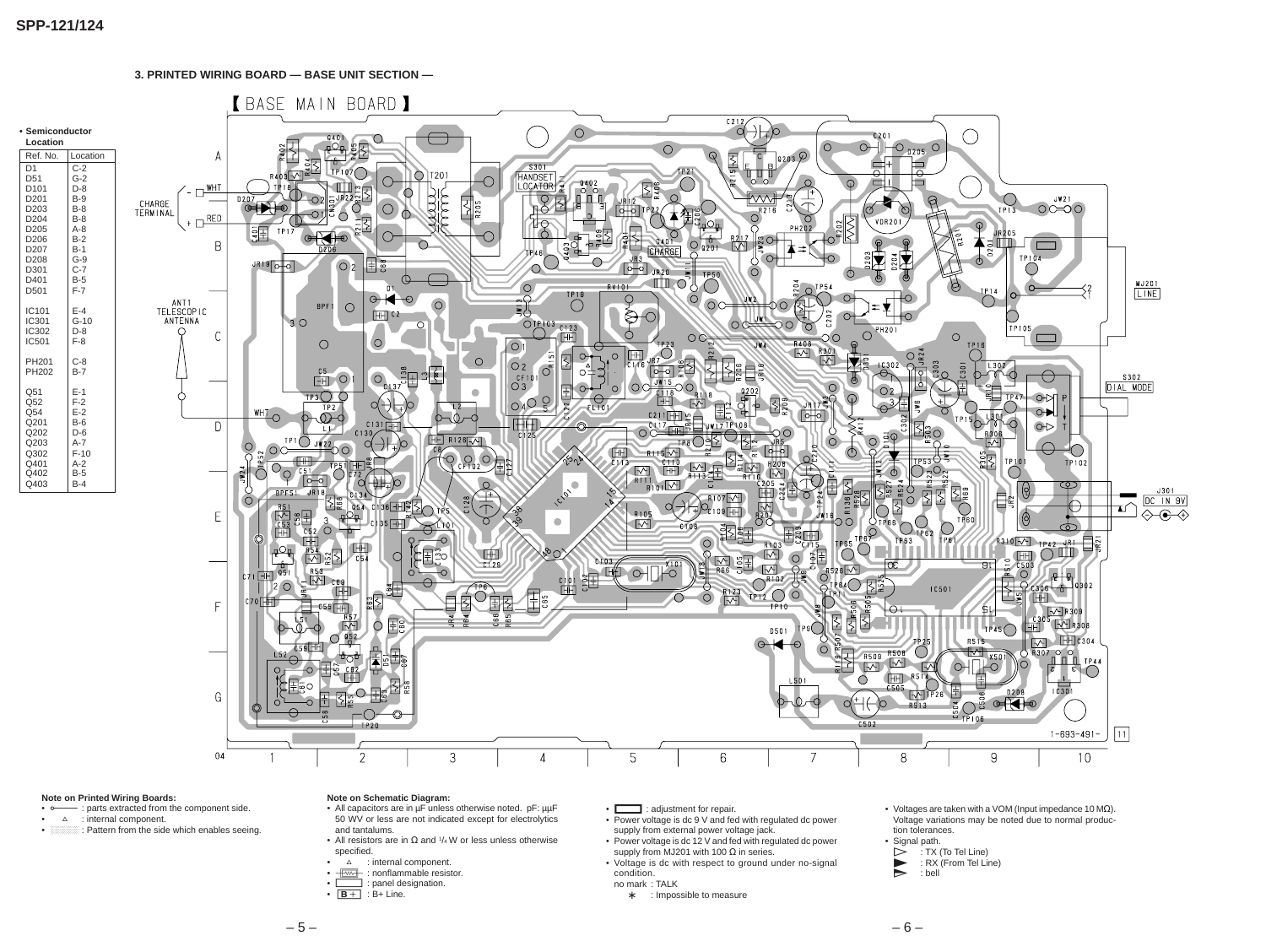**4. SCHEMATIC DIAGRAM — BASE UNIT SECTION —**



– 7 – – 8 –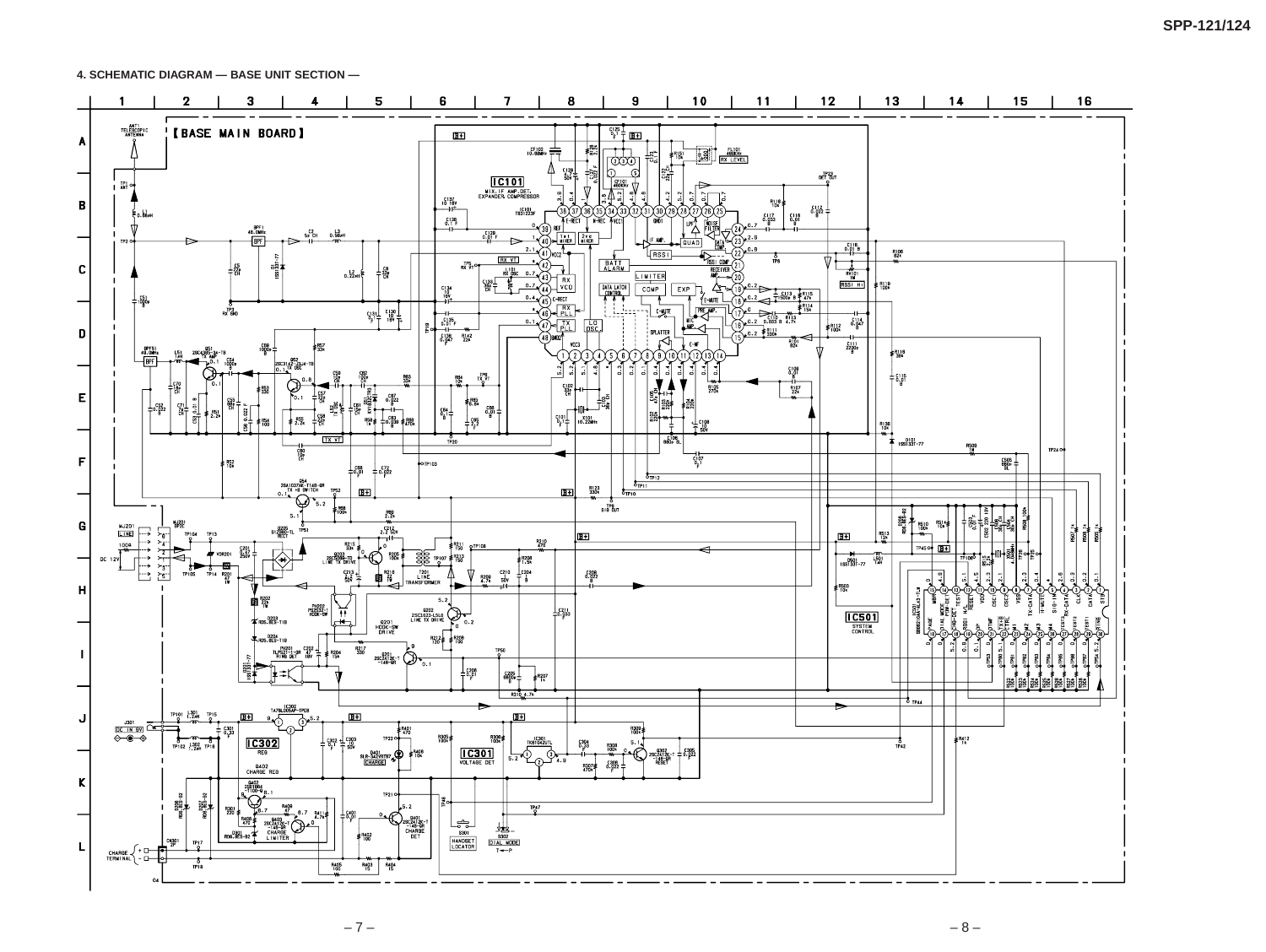#### **5. ELECTRICAL PARTS LIST**

**BASE MAIN**

#### **BASE MAIN**

| NOTE:                                                                               |                                                                       |                                                              |                                                                                           |               |                                                    |                                                                         |                    |                                                        |               |     |                | Ref. No.              | Part No.                                 | Description                                                    | Remark     | Ref. No.                           | Part No.                                          | Description                               |                |          | Remark         |
|-------------------------------------------------------------------------------------|-----------------------------------------------------------------------|--------------------------------------------------------------|-------------------------------------------------------------------------------------------|---------------|----------------------------------------------------|-------------------------------------------------------------------------|--------------------|--------------------------------------------------------|---------------|-----|----------------|-----------------------|------------------------------------------|----------------------------------------------------------------|------------|------------------------------------|---------------------------------------------------|-------------------------------------------|----------------|----------|----------------|
| Due to standardization, replacements in<br>the parts list may be different from the |                                                                       |                                                              | • Items marked "*" are not stocked since<br>they are seldom required for routine service. |               |                                                    | When indicating parts by reference<br>number, please include the board. |                    |                                                        |               |     | $<$ FILTER $>$ |                       | <b>JR20</b>                              | 1-216-295-00 SHORT                                             |            | $\mathbf 0$                        |                                                   |                                           |                |          |                |
|                                                                                     |                                                                       |                                                              |                                                                                           |               | Some delay should be anticipated                   |                                                                         |                    |                                                        |               |     |                |                       |                                          |                                                                |            | <b>JR21</b>                        | 1-216-295-00 SHORT                                |                                           | $\Omega$       |          |                |
|                                                                                     | parts specified in the diagrams or the<br>components used on the set. |                                                              |                                                                                           |               | when ordering these items.                         |                                                                         |                    |                                                        |               |     |                | CF101                 |                                          | 1-767-418-11 FILTER, CERAMIC                                   |            | <b>JR22</b>                        | 1-216-295-00 SHORT                                |                                           | $\Omega$       |          |                |
|                                                                                     | -XX and -X mean standardized parts, so                                |                                                              |                                                                                           |               | · SEMICONDUCTORS                                   |                                                                         |                    |                                                        |               |     |                | CF102                 |                                          | 1-577-070-11 FILTER, CERAMIC                                   |            | <b>JR24</b>                        | 1-216-296-00 SHORT                                |                                           | $\overline{0}$ |          |                |
|                                                                                     | they may have some difference from the                                |                                                              |                                                                                           |               | In each case, $u : \mu$ , for example:             |                                                                         |                    |                                                        |               |     |                |                       |                                          |                                                                |            | JR205                              | 1-216-295-00 SHORT                                |                                           | $\Omega$       |          |                |
| original one.                                                                       |                                                                       |                                                              |                                                                                           |               | $uA$ : $\mu A$ $uPA$ : $\mu PA$                    |                                                                         |                    |                                                        |               |     |                |                       |                                          | $<$ CONNECTOR $>$                                              |            |                                    |                                                   |                                           |                |          |                |
| <b>RESISTORS</b>                                                                    |                                                                       |                                                              |                                                                                           |               | $uPB$ : $\mu PB$ $uPC$ : $\mu PC$ $uPD$ : $\mu PD$ |                                                                         |                    |                                                        |               |     |                |                       |                                          |                                                                |            |                                    |                                                   | $<$ COIL $>$                              |                |          |                |
|                                                                                     | All resistors are in ohms.                                            |                                                              |                                                                                           | • CAPACITORS  |                                                    |                                                                         |                    |                                                        |               |     |                | * CN301               |                                          | 1-506-984-11 PIN, CONNECTOR (PC BOARD) 2P                      |            |                                    |                                                   |                                           |                |          |                |
|                                                                                     | METAL: Metal-film resistor.                                           |                                                              |                                                                                           | $uF: \mu F$   |                                                    |                                                                         |                    |                                                        |               |     |                |                       |                                          |                                                                |            | $\lfloor 1 \rfloor$                | 1-469-453-21 INDUCTOR                             |                                           | $0.68$ uH      |          |                |
|                                                                                     |                                                                       | METAL OXIDE: Metal oxide-film resistor.                      |                                                                                           | $\cdot$ COILS |                                                    |                                                                         |                    |                                                        |               |     |                |                       |                                          | $<$ DIODE $>$                                                  |            | L2                                 | 1-412-255-11 INDUCTOR                             |                                           | $0.22$ uH      |          |                |
| F:nonflammable                                                                      |                                                                       |                                                              |                                                                                           | $uH: \mu H$   |                                                    |                                                                         |                    |                                                        |               |     |                |                       |                                          |                                                                |            | L <sub>3</sub>                     | 1-469-546-21 INDUCTOR                             |                                           | $0.56$ uH      |          |                |
|                                                                                     |                                                                       |                                                              |                                                                                           |               |                                                    |                                                                         |                    |                                                        |               |     |                | D1<br>D <sub>51</sub> |                                          | 8-719-991-33 DIODE 1SS133T-77<br>8-719-055-14 DIODE KV1832CTR3 |            | L <sub>51</sub><br>L <sub>52</sub> | 1-469-455-21 INDUCTOR<br>1-411-884-11 COIL, OSC   |                                           | 1uH            |          |                |
|                                                                                     |                                                                       |                                                              |                                                                                           |               |                                                    |                                                                         |                    |                                                        |               |     |                | D <sub>10</sub>       |                                          | 8-719-991-33 DIODE 1SS133T-77                                  |            |                                    |                                                   |                                           |                |          |                |
|                                                                                     |                                                                       |                                                              |                                                                                           |               |                                                    |                                                                         |                    |                                                        |               |     |                | D <sub>20</sub> 1     |                                          | 8-719-991-33 DIODE 1SS133T-77                                  |            | L <sub>101</sub>                   | 1-409-798-11 COIL, OSC                            |                                           |                |          |                |
| Ref. No.                                                                            | Part No.                                                              | Description                                                  |                                                                                           |               | Remark                                             | Ref. No.                                                                | Part No.           | Description                                            |               |     | Remark         | D <sub>203</sub>      |                                          | 8-719-109-88 DIODE RD5.6ES-T1B                                 |            | L301                               | 1-469-456-21 INDUCTOR                             |                                           | $1.2$ uH       |          |                |
|                                                                                     | A-3622-375-A                                                          | <b>BASE MAIN BOARD, COMPLETE</b>                             |                                                                                           |               |                                                    | C <sub>113</sub>                                                        |                    | 1-163-011-11 CERAMIC CHIP                              | 0.0015uF      | 10% | 50V            |                       |                                          |                                                                |            | L302                               | 1-469-456-21 INDUCTOR                             |                                           | $1.2$ uH       |          |                |
|                                                                                     |                                                                       | **************************                                   |                                                                                           |               |                                                    | C114                                                                    |                    | 1-163-809-11 CERAMIC CHIP                              | 0.047uF       | 10% | 25V            | D <sub>204</sub>      |                                          | 8-719-109-88 DIODE RD5.6ES-T1B                                 |            | L501                               | 1-469-455-21 INDUCTOR                             |                                           | 1uH            |          |                |
|                                                                                     |                                                                       |                                                              |                                                                                           |               |                                                    | C <sub>115</sub>                                                        |                    | 1-163-021-11 CERAMIC CHIP                              | 0.01uF        | 10% | 50V            | D205                  |                                          | 8-719-050-65 DIODE S1ZB60-TL                                   |            |                                    |                                                   |                                           |                |          |                |
|                                                                                     |                                                                       | $<$ BPF $>$                                                  |                                                                                           |               |                                                    | C <sub>116</sub>                                                        |                    | 1-163-021-11 CERAMIC CHIP                              | 0.01uF        | 10% | 50V            | D <sub>206</sub>      |                                          | 8-719-109-97 DIODE RD6.8ESB2                                   |            |                                    |                                                   | $<$ JACK $>$                              |                |          |                |
|                                                                                     |                                                                       |                                                              |                                                                                           |               |                                                    | C117                                                                    |                    | 1-163-989-11 CERAMIC CHIP                              | 0.033uF       | 10% | 25V            | D <sub>20</sub>       |                                          | 8-719-109-97 DIODE RD6.8ESB2                                   |            |                                    |                                                   |                                           |                |          |                |
| BPF1                                                                                |                                                                       | 1-233-692-11 FILTER, BAND PASS                               |                                                                                           |               |                                                    |                                                                         |                    |                                                        |               |     |                | D208                  |                                          | 8-719-109-97 DIODE RD6.8ESB2                                   |            | MJ201                              | 1-766-250-11 JACK, MODULAR (2C) 6P (LINE)         |                                           |                |          |                |
| BPF51                                                                               |                                                                       | 1-239-918-11 FILTER, BAND PASS                               |                                                                                           |               |                                                    | C118                                                                    |                    | 1-163-021-11 CERAMIC CHIP                              | 0.01uF        | 10% | 50V            |                       |                                          |                                                                |            |                                    |                                                   |                                           |                |          |                |
|                                                                                     |                                                                       | < CAPACITOR >                                                |                                                                                           |               |                                                    | C <sub>122</sub><br>C <sub>123</sub>                                    |                    | 1-163-235-11 CERAMIC CHIP<br>1-165-319-11 CERAMIC CHIP | 22PF<br>0.1uF | 5%  | 50V<br>50V     | D301                  |                                          | 8-719-109-97 DIODE RD6.8ESB2                                   |            |                                    |                                                   | < PHOTO TRANSISTOR >                      |                |          |                |
|                                                                                     |                                                                       |                                                              |                                                                                           |               |                                                    | C <sub>125</sub>                                                        |                    | 1-163-077-00 CERAMIC CHIP                              | 0.1uF         | 10% | 25V            | D401                  |                                          | 8-719-059-87 LED SLR-342VRTB7 (CHARGE)                         |            |                                    |                                                   |                                           |                |          |                |
| C2                                                                                  |                                                                       | 1-163-222-11 CERAMIC CHIP                                    | 5PF                                                                                       | 0.25PF 50V    |                                                    | C <sub>127</sub>                                                        |                    | 1-163-033-11 CERAMIC CHIP                              | 0.022uF       |     | 50V            | D <sub>50</sub>       |                                          | 8-719-991-33 DIODE 1SS133T-77                                  |            | <b>PH20</b>                        |                                                   | 8-719-802-04 PHOTO TRANSISTOR TLP521-1-GR |                |          |                |
| C5                                                                                  |                                                                       | 1-163-235-11 CERAMIC CHIP                                    | 22PF                                                                                      | 5%            | 50V                                                |                                                                         |                    |                                                        |               |     |                |                       |                                          |                                                                |            | PH202                              | 8-719-024-09 PHOTO COUPLER PS2532-1               |                                           |                |          |                |
| C8                                                                                  |                                                                       | 1-163-239-11 CERAMIC CHIP                                    | 33PF                                                                                      | 5%            | 50V                                                | C <sub>128</sub>                                                        | 1-126-963-11 ELECT |                                                        | 4.7uF         | 20% | 50V            |                       |                                          | $<$ COIL $>$                                                   |            |                                    |                                                   |                                           |                |          |                |
| C51                                                                                 |                                                                       | 1-163-009-11 CERAMIC CHIP                                    | 0.001uF                                                                                   | 10%           | 50V                                                | C129                                                                    |                    | 1-163-031-11 CERAMIC CHIP                              | 0.01uF        |     | 50V            |                       |                                          |                                                                |            |                                    |                                                   | <transistor></transistor>                 |                |          |                |
| C52                                                                                 |                                                                       | 1-163-037-11 CERAMIC CHIP                                    | 0.022uF                                                                                   | 10%           | 25V                                                | C <sub>130</sub>                                                        | 1-126-791-11 ELECT |                                                        | 10uF          | 20% | <b>16V</b>     | FL101                 | 1-416-311-21 COIL, IFT                   |                                                                |            | Q51                                |                                                   | 8-729-031-85 TRANSISTOR 2SC4365-34-TB     |                |          |                |
|                                                                                     |                                                                       |                                                              |                                                                                           |               |                                                    | C <sub>131</sub>                                                        |                    | 1-165-319-11 CERAMIC CHIP                              | 0.1uF         |     | 50V            |                       |                                          | $<$ IC $>$                                                     |            | Q <sub>52</sub>                    |                                                   | 8-729-031-86 TRANSISTOR 2SC3142-J3J4-TB   |                |          |                |
| C53                                                                                 |                                                                       | 1-163-021-11 CERAMIC CHIP                                    | $0.01$ uF                                                                                 | 10%           | 50V                                                | C <sub>133</sub>                                                        |                    | 1-163-106-00 CERAMIC CHIP                              | 36PF          | 5%  | 50V            |                       |                                          |                                                                |            | Q54                                | 8-729-026-49 TRANSISTOR 2SA1037AK-T146-QR         |                                           |                |          |                |
| C54                                                                                 |                                                                       | 1-163-009-11 CERAMIC CHIP                                    | 0.001uF                                                                                   | 10%           | 50V                                                |                                                                         |                    |                                                        |               |     |                | <b>IC101</b>          |                                          | 8-759-361-65 IC TB31223F                                       |            | Q201                               | 8-729-120-28 TRANSISTOR 2SC1623-L5L6              |                                           |                |          |                |
| C55                                                                                 |                                                                       | 1-163-113-00 CERAMIC CHIP                                    | 68PF                                                                                      | 5%            | 50V                                                | C <sub>134</sub>                                                        | 1-126-791-11 ELECT |                                                        | 10uF          | 20% | <b>16V</b>     | <b>IC301</b>          |                                          | 8-759-598-14 IC TK61042UTL                                     |            | Q202                               | 8-729-120-28 TRANSISTOR 2SC1623-L5L6              |                                           |                |          |                |
| C <sub>56</sub>                                                                     |                                                                       | 1-163-033-11 CERAMIC CHIP                                    | 0.022uF                                                                                   |               | 50V                                                | C135                                                                    |                    | 1-163-031-11 CERAMIC CHIP                              | 0.01uF        |     | 50V            | IC302                 |                                          | 8-759-708-05 IC TA78L005AP-TPE6                                |            |                                    |                                                   |                                           |                |          |                |
| C57                                                                                 |                                                                       | 1-163-235-11 CERAMIC CHIP                                    | 22PF                                                                                      | 5%            | 50V                                                | C136                                                                    |                    | 1-163-035-00 CERAMIC CHIP                              | 0.047uF       |     | 50V            | IC501                 |                                          | 8-759-598-98 IC SB662104A-4L43-TLM                             |            | Q203                               | 8-729-032-66 TRANSISTOR 2SC5069-TD                |                                           |                |          |                |
|                                                                                     |                                                                       |                                                              |                                                                                           |               |                                                    | C137                                                                    | 1-126-791-11 ELECT |                                                        | 10uF          | 20% | <b>16V</b>     |                       |                                          |                                                                |            | Q302                               | 8-729-120-28 TRANSISTOR 2SC1623-L5L6              |                                           |                |          |                |
| C <sub>58</sub>                                                                     |                                                                       | 1-163-235-11 CERAMIC CHIP                                    | 22PF                                                                                      | 5%<br>0.5PF   | 50V<br>50V                                         | C138                                                                    |                    | 1-165-319-11 CERAMIC CHIP                              | $0.1$ u $F$   |     | 50V            |                       |                                          | $<$ JACK $>$                                                   |            | Q401                               | 8-729-120-28 TRANSISTOR 2SC1623-L5L6              |                                           |                |          |                |
| C59<br>C60                                                                          |                                                                       | 1-163-227-11 CERAMIC CHIP<br>1-163-227-11 CERAMIC CHIP       | 10PF<br>10PF                                                                              | 0.5PF         | 50V                                                | C <sub>201</sub>                                                        | 1-136-193-11 MYLAR |                                                        | 0.47uF        | 10% | 250V           |                       |                                          |                                                                |            | Q402                               | 8-729-106-68 TRANSISTOR 2SD1664-T100-Q            |                                           |                |          |                |
| C61                                                                                 |                                                                       | 1-163-231-11 CERAMIC CHIP                                    | 15PF                                                                                      | 5%            | 50V                                                | C <sub>202</sub>                                                        | 1-104-664-11 ELECT |                                                        | 47uF          | 20% | <b>16V</b>     | J301                  |                                          | 1-778-380-11 JACK, DC (POLARITY UNIFIED TYPE)                  |            | Q403                               | 8-729-120-28 TRANSISTOR 2SC1623-L5L6              |                                           |                |          |                |
| C62                                                                                 |                                                                       | 1-163-251-11 CERAMIC CHIP                                    | 100PF                                                                                     | 5%            | 50V                                                | C <sub>204</sub>                                                        |                    | 1-109-982-11 CERAMIC CHIP                              | 1uF           | 10% | <b>10V</b>     |                       |                                          |                                                                | (DC IN 9V) |                                    |                                                   |                                           |                |          |                |
|                                                                                     |                                                                       |                                                              |                                                                                           |               |                                                    | C205                                                                    |                    | 1-163-019-00 CERAMIC CHIP                              | 0.0068uF      | 10% | 50V            |                       |                                          |                                                                |            |                                    |                                                   | $<$ RESISTOR $>$                          |                |          |                |
| C63                                                                                 |                                                                       | 1-162-587-11 CERAMIC CHIP 0.039uF                            |                                                                                           | 10%           | 25V                                                | C206                                                                    |                    |                                                        |               |     | 50V            |                       |                                          | < JUMPER RESISTOR >                                            |            |                                    |                                                   |                                           |                |          |                |
| C64                                                                                 |                                                                       | 1-164-004-11 CERAMIC CHIP 0.1uF                              |                                                                                           | 10%           | 25V                                                |                                                                         |                    |                                                        |               |     |                |                       |                                          |                                                                |            |                                    | 1-216-057-00 METAL CHIP                           |                                           | 2.2K           | 5%       | 1/10W          |
| C65                                                                                 |                                                                       | 1-164-337-11 CERAMIC CHIP 2.2uF                              |                                                                                           |               | 16V                                                | C209                                                                    |                    | 1-163-037-11 CERAMIC CHIP                              | 0.022uF       | 10% | 25V            | JR1                   | 1-216-295-00 SHORT                       | 0                                                              |            | R52                                | 1-216-073-00 METAL CHIP                           |                                           | 10K            | 5%       | 1/10W          |
| C66                                                                                 |                                                                       | 1-163-021-11 CERAMIC CHIP 0.01uF                             |                                                                                           | 10%           | 50V                                                | C210                                                                    | 1-126-960-11 ELECT |                                                        | 1uF           | 20% | 50V            | JR2<br>JR3            | 1-216-295-00 SHORT<br>1-216-296-00 SHORT | $\mathbf 0$<br>$\Omega$                                        |            | <b>R53</b><br><b>R54</b>           | 1-216-037-00 METAL CHIP<br>1-216-025-11 RES, CHIP |                                           | 330<br>100     | 5%<br>5% | 1/10W<br>1/10W |
| C67                                                                                 |                                                                       | 1-163-037-11 CERAMIC CHIP 0.022uF                            |                                                                                           | 10%           | 25V                                                | C <sub>211</sub>                                                        |                    | 1-163-034-00 CERAMIC CHIP                              | 0.033uF       |     | 50V            | JR4                   | 1-216-295-00 SHORT                       | $\mathbf 0$                                                    |            | R55                                | 1-216-057-00 METAL CHIP                           |                                           | 2.2K           | 5%       | 1/10W          |
|                                                                                     |                                                                       |                                                              |                                                                                           |               |                                                    | C212                                                                    | 1-126-961-11 ELECT |                                                        | 2.2uF         | 20% | 50V            | JR5                   | 1-216-296-00 SHORT                       | $\mathbf 0$                                                    |            |                                    |                                                   |                                           |                |          |                |
| C68                                                                                 |                                                                       | 1-163-031-11 CERAMIC CHIP 0.01uF                             |                                                                                           |               | 50V                                                | C213                                                                    | 1-126-961-11 ELECT |                                                        | 2.2uF         | 20% | 50V            |                       |                                          |                                                                |            | <b>R57</b>                         | 1-216-085-00 METAL CHIP                           |                                           | 33K            | 5%       | 1/10W          |
| C69                                                                                 |                                                                       | 1-163-009-11 CERAMIC CHIP 0.001uF                            |                                                                                           | 10%           | 50V                                                |                                                                         |                    |                                                        |               |     |                | JR7                   | 1-216-296-00 SHORT                       | 0                                                              |            | R58                                | 1-216-049-11 RES, CHIP                            |                                           | 1K             | 5%       | 1/10W          |
| C70                                                                                 |                                                                       | 1-163-233-11 CERAMIC CHIP                                    | 18PF                                                                                      | 5%            | 50V                                                | C301                                                                    |                    | 1-164-336-11 CERAMIC CHIP                              | 0.33uF        |     | 25V            | JR8                   | 1-216-296-00 SHORT                       | $\Omega$                                                       |            | R63                                | 1-216-085-00 METAL CHIP                           |                                           | 33K            | 5%       | 1/10W          |
| C71                                                                                 |                                                                       | 1-163-224-11 CERAMIC CHIP                                    | 7PF                                                                                       | 0.25PF 50V    |                                                    | C302                                                                    |                    | 1-165-319-11 CERAMIC CHIP 0.1uF                        |               |     | 50V            | JR10                  | 1-216-295-00 SHORT                       |                                                                |            | <b>R64</b>                         | 1-216-073-00 METAL CHIP                           |                                           | 10K            | 5%       | 1/10W          |
| C72                                                                                 |                                                                       | 1-163-033-11 CERAMIC CHIP 0.022uF                            |                                                                                           |               | 50V                                                | C303                                                                    | 1-126-964-11 ELECT |                                                        | 10uF          | 20% | 50V            | JR11                  | 1-216-295-00 SHORT                       | 0                                                              |            | R65                                | 1-216-069-00 METAL CHIP                           |                                           | 6.8K           | 5%       | 1/10W          |
|                                                                                     |                                                                       |                                                              |                                                                                           |               |                                                    | C304                                                                    |                    | 1-164-336-11 CERAMIC CHIP                              | 0.33uF        |     | 25V            | JR12                  | 1-216-296-00 SHORT                       | $\mathbf 0$                                                    |            |                                    |                                                   |                                           |                |          |                |
| C101                                                                                |                                                                       | 1-165-319-11 CERAMIC CHIP 0.1uF<br>1-163-239-11 CERAMIC CHIP | 33PF                                                                                      |               | 50V<br>50V                                         | C305                                                                    |                    | 1-163-033-11 CERAMIC CHIP                              | 0.022uF       |     | 50V            |                       |                                          |                                                                |            | R66                                | 1-216-113-00 METAL CHIP                           |                                           | 470K           | 5%       | 1/10W          |
| C102<br>C103                                                                        |                                                                       | 1-163-106-00 CERAMIC CHIP                                    | 36PF                                                                                      | 5%<br>5%      | 50V                                                | C306                                                                    |                    | 1-163-033-11 CERAMIC CHIP                              | 0.022uF       |     | 50V            | JR15                  | 1-216-295-00 SHORT                       | 0                                                              |            | R68                                | 1-216-097-11 RES, CHIP                            |                                           | 100K           | 5%       | 1/10W          |
| C105                                                                                |                                                                       | 1-163-243-11 CERAMIC CHIP                                    | 47PF                                                                                      | 5%            | 50V                                                | C401                                                                    |                    | 1-163-031-11 CERAMIC CHIP                              | 0.01uF        |     | 50V            | JR16                  | 1-216-295-00 SHORT                       | $\Omega$                                                       |            | R69                                | 1-216-057-00 METAL CHIP                           |                                           | 2.2K           | 5%       | 1/10W          |
| C106                                                                                |                                                                       | 1-163-137-00 CERAMIC CHIP 680PF                              |                                                                                           | 5%            | 50V                                                | C <sub>5</sub> 02                                                       | 1-126-934-11 ELECT |                                                        | 220uF         | 20% | 10V            | JR17                  | 1-216-296-00 SHORT                       |                                                                |            | R <sub>101</sub>                   | 1-216-095-00 METAL CHIP                           |                                           | 82K            | 5%       | 1/10W          |
|                                                                                     |                                                                       |                                                              |                                                                                           |               |                                                    | C503                                                                    |                    | 1-163-031-11 CERAMIC CHIP                              | 0.01uF        |     | 50V            | JR18                  | 1-216-296-00 SHORT                       | 0                                                              |            | R102                               | 1-216-105-11 RES, CHIP                            |                                           | 220K           | 5%       | 1/10W          |
| C107                                                                                |                                                                       | 1-165-319-11 CERAMIC CHIP 0.1uF                              |                                                                                           |               | 50V                                                | C504                                                                    |                    | 1-163-104-00 CERAMIC CHIP                              | 30PF          | 5%  | 50V            | JR19                  | 1-216-296-00 SHORT                       | $\Omega$                                                       |            |                                    |                                                   |                                           |                |          |                |
| C108                                                                                | 1-126-964-11 ELECT                                                    |                                                              | 10uF                                                                                      | 20%           | 50V                                                |                                                                         |                    |                                                        |               |     |                |                       |                                          |                                                                |            | R103                               | 1-216-105-11 RES, CHIP                            |                                           | 220K           | 5%       | 1/10W          |
| C109                                                                                |                                                                       | 1-163-021-11 CERAMIC CHIP                                    | 0.01uF                                                                                    | 10%           | 50V                                                | C505                                                                    |                    | 1-163-137-00 CERAMIC CHIP                              | 680PF         | 5%  | 50V            |                       |                                          |                                                                |            |                                    |                                                   |                                           |                |          |                |
| C110                                                                                |                                                                       | 1-163-989-11 CERAMIC CHIP 0.033uF                            |                                                                                           | 10%           | 25V                                                | C506                                                                    |                    | 1-163-104-00 CERAMIC CHIP 30PF                         |               | 5%  | 50V            |                       |                                          |                                                                |            |                                    |                                                   |                                           |                |          |                |
| C111                                                                                |                                                                       | 1-164-161-11 CERAMIC CHIP 0.0022uF 10%                       |                                                                                           |               | 100V                                               |                                                                         |                    |                                                        |               |     |                |                       |                                          |                                                                |            |                                    |                                                   |                                           |                |          |                |

C112 1-163-037-11 CERAMIC CHIP 0.022uF 10% 25V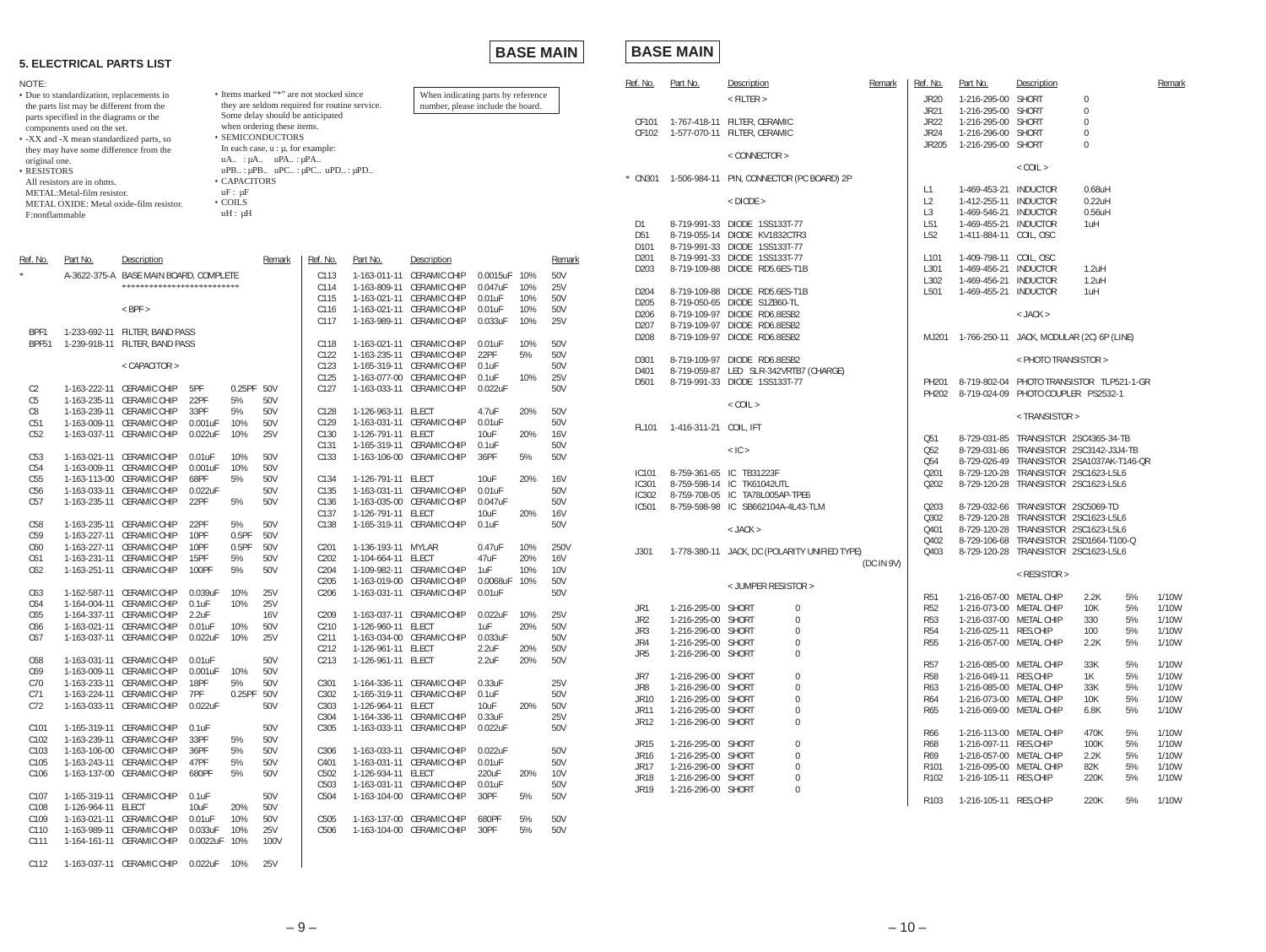#### **BASE MAIN**

| Ref. No.         | Part No.                | Description        |               |      | Remark       | Ref. No.         | Part No.                | Description                                                                 |      |    | Remark |
|------------------|-------------------------|--------------------|---------------|------|--------------|------------------|-------------------------|-----------------------------------------------------------------------------|------|----|--------|
| R <sub>104</sub> | 1-216-105-11            | RES, CHIP          | 220K          | 5%   | 1/10W        | <b>R508</b>      | 1-216-097-11            | RES, CHIP                                                                   | 100K | 5% | 1/10W  |
| R105             | 1-216-107-00            | METAL CHIP         | 270K          | 5%   | 1/10W        | R509             | 1-216-121-11            | RES, CHIP                                                                   | 1M   | 5% | 1/10W  |
| R106             | 1-216-095-00            | METAL CHIP         | 82K           | 5%   | 1/10W        | R510             | 1-216-246-00 RES, CHIP  |                                                                             | 100K | 5% | 1/8W   |
|                  |                         |                    |               | 5%   | 1/10W        | R513             |                         |                                                                             |      | 5% | 1/10W  |
| R <sub>107</sub> | 1-216-081-00            | METAL CHIP         | 22K           |      | 1/10W        |                  | 1-216-075-00 METAL CHIP |                                                                             | 12K  |    |        |
| R111             | 1-216-109-00            | METAL CHIP         | 330K          | 5%   |              | R514             | 1-216-073-00 METAL CHIP |                                                                             | 10K  | 5% | 1/10W  |
| R112             | 1-216-097-11            | RES, CHIP          | 100K          | 5%   | 1/10W        | R515             | 1-216-057-00            | METAL CHIP                                                                  | 2.2K | 5% | 1/10W  |
| R113             | 1-216-065-11            | RES, CHIP          | 4.7K          | 5%   | 1/10W        | R522             | 1-216-097-11            | RES, CHIP                                                                   | 100K | 5% | 1/10W  |
| R114             | 1-216-077-11            | RES, CHIP          | <b>15K</b>    | 5%   | 1/10W        | R523             | 1-216-097-11            | RES, CHIP                                                                   | 100K | 5% | 1/10W  |
| R115             | 1-216-089-11            | RES, CHIP          | 47K           | 5%   | 1/10W        | R524             | 1-216-097-11 RES, CHIP  |                                                                             | 100K | 5% | 1/10W  |
| R116             | 1-216-689-11            | METAL CHIP         | 39K           | 0.5% | 1/10W        | R525             | 1-216-097-11 RES, CHIP  |                                                                             | 100K | 5% | 1/10W  |
| R118             | 1-216-073-00            | METAL CHIP         | 10K           | 5%   | 1/10W        | R526             | 1-216-097-11 RES, CHIP  |                                                                             | 100K | 5% | 1/10W  |
| R119             | 1-216-246-00            | RES, CHIP          | 100K          | 5%   | <b>1/8W</b>  | R527             | 1-216-097-11            | RES, CHIP                                                                   | 100K | 5% | 1/10W  |
| R123             | 1-216-109-00            | METAL CHIP         | 330K          | 5%   | 1/10W        | R528             | 1-216-097-11            | RES, CHIP                                                                   | 100K | 5% | 1/10W  |
| R126             | 1-216-057-00            | METAL CHIP         | 2.2K          | 5%   | 1/10W        |                  |                         |                                                                             |      |    |        |
| R136             | 1-216-073-00            | METAL CHIP         | 10K           | 5%   | 1/10W        |                  |                         | < VARIABLE RESISTOR >                                                       |      |    |        |
|                  |                         |                    |               |      |              |                  |                         |                                                                             |      |    |        |
| R142             | 1-216-081-00            | METAL CHIP         | 22K           | 5%   | 1/10W        | <b>RV101</b>     |                         | 1-241-770-11 RES, ADJ, CARBON 1M                                            |      |    |        |
| R <sub>151</sub> | 1-216-073-00 METAL CHIP |                    | <b>10K</b>    | 5%   | <b>1/10W</b> |                  |                         |                                                                             |      |    |        |
| R201             | 1-215-861-00            | METAL OXIDE        | 47            | 5%   | 1W<br>F      |                  |                         | < SWITCH >                                                                  |      |    |        |
| R202             | 1-215-877-11            | <b>METAL OXIDE</b> | 22K           | 5%   | 1W<br>F      |                  |                         |                                                                             |      |    |        |
| R204             | 1-216-077-11            | RES, CHIP          | 15K           | 5%   | 1/10W        | S301<br>S302     | 1-692-991-11            | 1-571-977-11 SWITCH, TACTILE (HANDSET LOCATOR)<br>SWITCH, SLIDE (DIAL MODE) |      |    |        |
| R205             | 1-216-246-00            | RES, CHIP          | 100K          | 5%   | 1/8W         |                  |                         |                                                                             |      |    |        |
|                  |                         |                    |               |      |              |                  |                         |                                                                             |      |    |        |
| R206             | 1-216-174-00            | RES, CHIP          | 100           | 5%   | <b>1/8W</b>  |                  |                         | <transformer></transformer>                                                 |      |    |        |
| R207             | 1-216-049-11            | RES, CHIP          | 1K            | 5%   | 1/10W        |                  |                         |                                                                             |      |    |        |
| R208             | 1-216-053-00            | METAL CHIP         | 1.5K          | 5%   | 1/10W        | T <sub>201</sub> | 1-431-832-11            | TRANSFORMER, LINE                                                           |      |    |        |
| R209             | 1-216-065-11            | RES, CHIP          | 4.7K          | $5%$ | 1/10W        |                  |                         | < VARISTOR >                                                                |      |    |        |
| R210             | 1-216-041-00            | METAL CHIP         | 470           | 5%   | 1/10W        |                  |                         |                                                                             |      |    |        |
| R211             | 1-216-029-00            | METAL CHIP         | 150           | 5%   | 1/10W        |                  |                         | VDR201 1-801-025-21 VARISTOR ERZV07D201                                     |      |    |        |
| R212             | 1-216-176-11            | RES, CHIP          | 120           | 5%   | 1/8W         |                  |                         |                                                                             |      |    |        |
|                  |                         |                    |               | 5%   |              |                  |                         |                                                                             |      |    |        |
| R213             | 1-216-029-00            | METAL CHIP         | 150           |      | 1/10W        |                  |                         | $<$ VIBRATOR $>$                                                            |      |    |        |
| R215             | 1-216-085-00 METAL CHIP |                    | 33K           | $5%$ | 1/10W        | X101             |                         | 1-760-325-11 VIBRATOR, CRYSTAL (10.22MHz)                                   |      |    |        |
| R216             | 1-215-859-00            | METAL OXIDE        | 22            | 5%   | $-F$<br>1W   | X501             |                         | 1-760-324-11 VIBRATOR, CRYSTAL (4.048MHz)                                   |      |    |        |
| R217             | 1-216-037-00 METAL CHIP |                    | 330           | 5%   | 1/10W        |                  |                         |                                                                             |      |    |        |
| R301             | 1-216-033-00            | METAL CHIP         | 220           | 5%   | 1/10W        |                  |                         |                                                                             |      |    |        |
|                  |                         |                    |               |      |              |                  |                         |                                                                             |      |    |        |
| R305             | 1-216-097-11            | RES, CHIP          | 100K          | 5%   | 1/10W        |                  |                         |                                                                             |      |    |        |
| R306             | 1-216-097-11            | RES, CHIP          | 100K          | 5%   | 1/10W        |                  |                         |                                                                             |      |    |        |
| R307             | 1-216-113-00 METAL CHIP |                    | 470K          | 5%   | 1/10W        |                  |                         |                                                                             |      |    |        |
| R308             | 1-216-097-11 RES, CHIP  |                    | 100K          | 5%   | 1/10W        |                  |                         |                                                                             |      |    |        |
| R309             | 1-216-097-11            | RES, CHIP          | 100K          | 5%   | 1/10W        |                  |                         |                                                                             |      |    |        |
| R310             | 1-216-065-11            | RES, CHIP          | 4.7K          | 5%   | 1/10W        |                  |                         |                                                                             |      |    |        |
| R401             | 1-216-190-00            | RES, CHIP          | 470           | 5%   | <b>1/8W</b>  |                  |                         |                                                                             |      |    |        |
| R402             | 1-216-174-00            | RES, CHIP          | 100           | 5%   | 1/8W         |                  |                         |                                                                             |      |    |        |
| R403             | 1-216-005-00            | METAL CHIP         | 15            | 5%   | 1/10W        |                  |                         |                                                                             |      |    |        |
| R404             | 1-216-005-00            | METAL CHIP         | 15            | 5%   | 1/10W        |                  |                         |                                                                             |      |    |        |
| R405             |                         | RES, CHIP          |               | 5%   | 1/10W        |                  |                         |                                                                             |      |    |        |
|                  | 1-216-025-11            |                    | 100           |      |              |                  |                         |                                                                             |      |    |        |
| R406             | 1-216-073-00 METAL CHIP |                    | 10K           | 5%   | 1/10W        |                  |                         |                                                                             |      |    |        |
| R408             | 1-216-041-00            | METAL CHIP         | 470           | 5%   | 1/10W        |                  |                         |                                                                             |      |    |        |
| R409             | 1-216-017-11            | RES, CHIP          | 47            | 5%   | 1/10W        |                  |                         |                                                                             |      |    |        |
| R411             | 1-216-065-11            | RES, CHIP          | 4.7K          | 5%   | 1/10W        |                  |                         |                                                                             |      |    |        |
| R412             | 1-249-417-11            | CARBON             | 1K            | 5%   | 1/4W         |                  |                         |                                                                             |      |    |        |
| R503             | 1-216-073-00 METAL CHIP |                    | <b>10K</b>    | 5%   | 1/10W        |                  |                         |                                                                             |      |    |        |
| R505             | 1-216-049-11            | RES, CHIP          | 1K            | 5%   | 1/10W        |                  |                         |                                                                             |      |    |        |
| R506             | 1-216-049-11            | RES, CHIP          | 1K            | $5%$ | 1/10W        |                  |                         |                                                                             |      |    |        |
| R507             | 1-216-049-11            | RES, CHIP          | $1\mathrm{K}$ | 5%   | 1/10W        |                  |                         |                                                                             |      |    |        |
|                  |                         |                    |               |      |              |                  |                         |                                                                             |      |    |        |